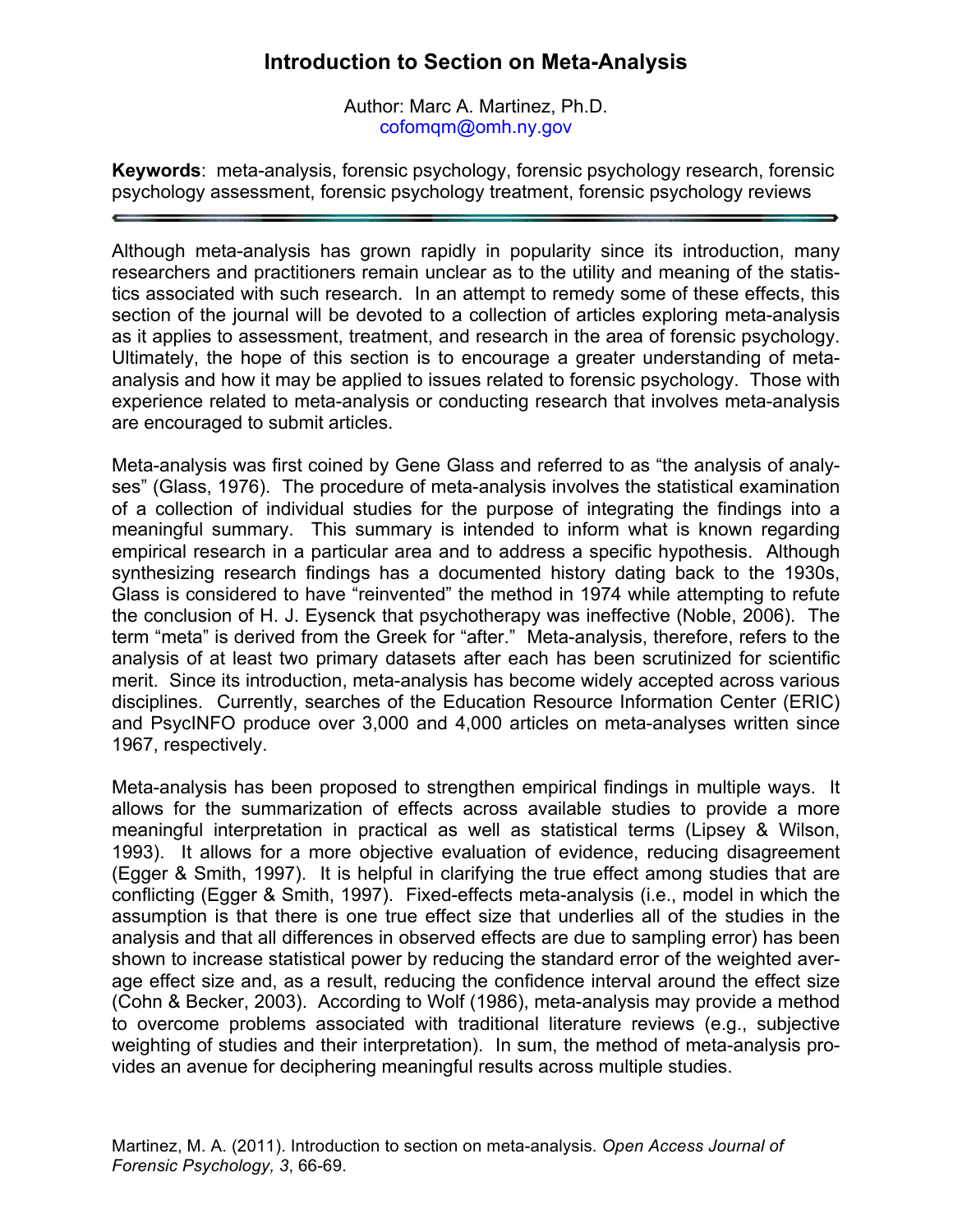Despite the many strengths associated with meta-analysis, the method also poses numerous potential weaknesses. As noted by Bornstein (1989), common criticisms of meta-analysis generally fall into four distinct areas. The first relates to sampling bias, which is often referred to as *the file drawer problem*. That is, individuals using metaanalysis are at risk of introducing error through sampling bias should the meta-analysis fail to incorporate or account for unpublished, nonsignificant findings. Research has demonstrated the tendency for larger effect sizes in published articles relative to those found in dissertations (Bangert-Drowns, Kulik, & Kulik, 1984; Smith, 1980). Although the reasons behind this difference remain unclear, Bangert-Drowns (1986) suggested that such a bias may relate more to editorial preference, politics of research finance, or the differential capabilities and biases of professional and graduate students than true treatment effects. Should a meta-analyst include only those studies that have been published, the resulting meta-analysis may overestimate the true effect size. The second area of criticism relates to the variability that exists in the methodological soundness of different studies. Those arguing from this perspective suggest that all studies are not created equal; with some being more methodologically sound than others. Such methodological differences are feared to be ignored if studies are given equal consideration for inclusion in the meta-analysis. The third area of criticism is related to averaging effect sizes across studies that have marked variability with regard to methodologies, variables, subjects, etc. (sometimes referred to as *the apples and oranges problem*). Much like the second area of criticism, those arguing from this perspective fear that variability across studies will lead to inaccurate summary effect estimates. The final area of criticism relates to summarizing broad, complex issues with a few overall effectsize estimates. Those arguing from this perspective express concerns that the summary effects offered through meta-analysis are overly simplifying complex relationships

Although meta-analysis is not free from potential pitfalls, there are proposed solutions to address many of the weaknesses described above. These solutions include, but are not limited to:

among variables, thereby ignoring potentially valuable information.

- performing a broad-scoped, comprehensive search of the literature with a particular focus on including a representative selection of unpublished works;
- remaining mindful of potential methodological inferiorities that may influence the quality of the resulting meta-analysis while avoiding the application of stringent and haphazard determinations of inclusion standards, which may inject biases and influence the resulting summary effect;
- using statistical analyses that assess for the potential presence and influence of bias prior to drawing conclusions from a summary effect (e.g., funnel plot, Rosenthal's *Fail-safe N*, Orwin's *Fail-safe N*, Duval and Tweedie's *Trim and Fill*).

Those interested in further guidance on the process of literature searches and statistical analyses may consult Borenstein, Hedges, Higgins, and Rothstein (2009); Rothstein and Hopewell (2009); Noble (2006); and/or Reed and Baxter (2009).

Similar to other disciplines, the field of forensic psychology has benefited tremendously from the development and implementation of meta-analysis. In addition to providing a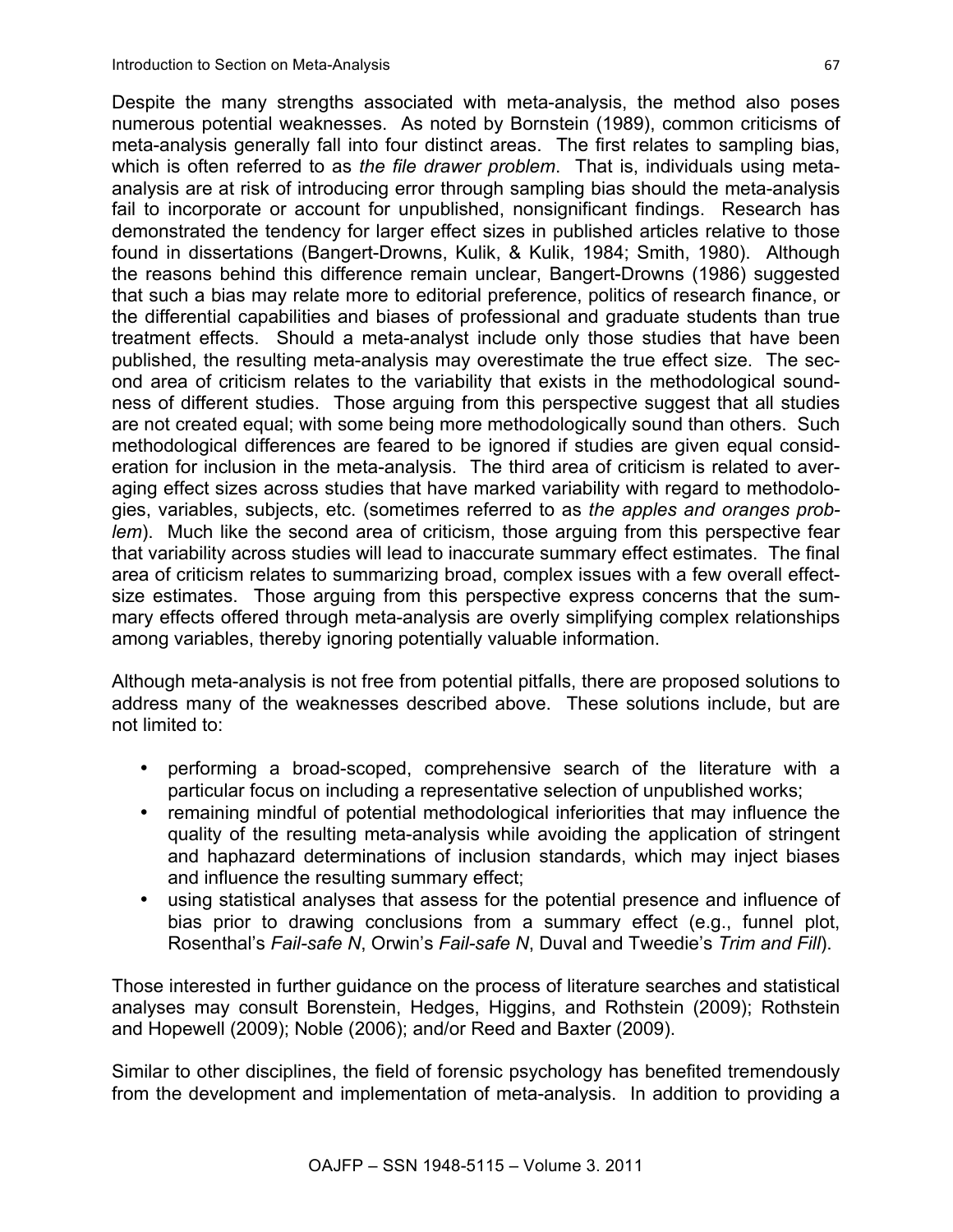meaningful summary from a collection of research literature that provides information from a substantially larger sample, meta-analysis has provided researchers and clinicians with the ability to draw conclusions from samples that were otherwise limited by low base rates. Ultimately, a well-constructed meta-analysis enables those in the field to draw more confident conclusions regarding relationships that may have been previously attributed to spurious findings.

Those in the field of forensic psychology interested in evaluating the quality of a metaanalysis are encouraged to apply many of the same methods for evaluating the quality of a primary research finding. Suggestions include, but are not limited to, evaluating:

- whether the research question(s) is/are well formulated;
- whether a comprehensive review was conducted (e.g., consideration of unpublished research, non-English articles);
- whether the meta-analysis addresses the degree of potential publication bias;
- what, if any, inclusion/exclusion criteria were used with accompanying rationale; whether selection criteria were implemented to limit bias (e.g., additional reviewers);
- whether the reliability and validity of individual studies is addressed;
- whether inclusion of assessments to evaluate for the presence of heterogeneity across studies was completed.

Further guidance for the reporting and reviewing of meta-analyses is provided by the APA Publications and Communications Board Working Group on Journal Article Reporting Standards (2008).